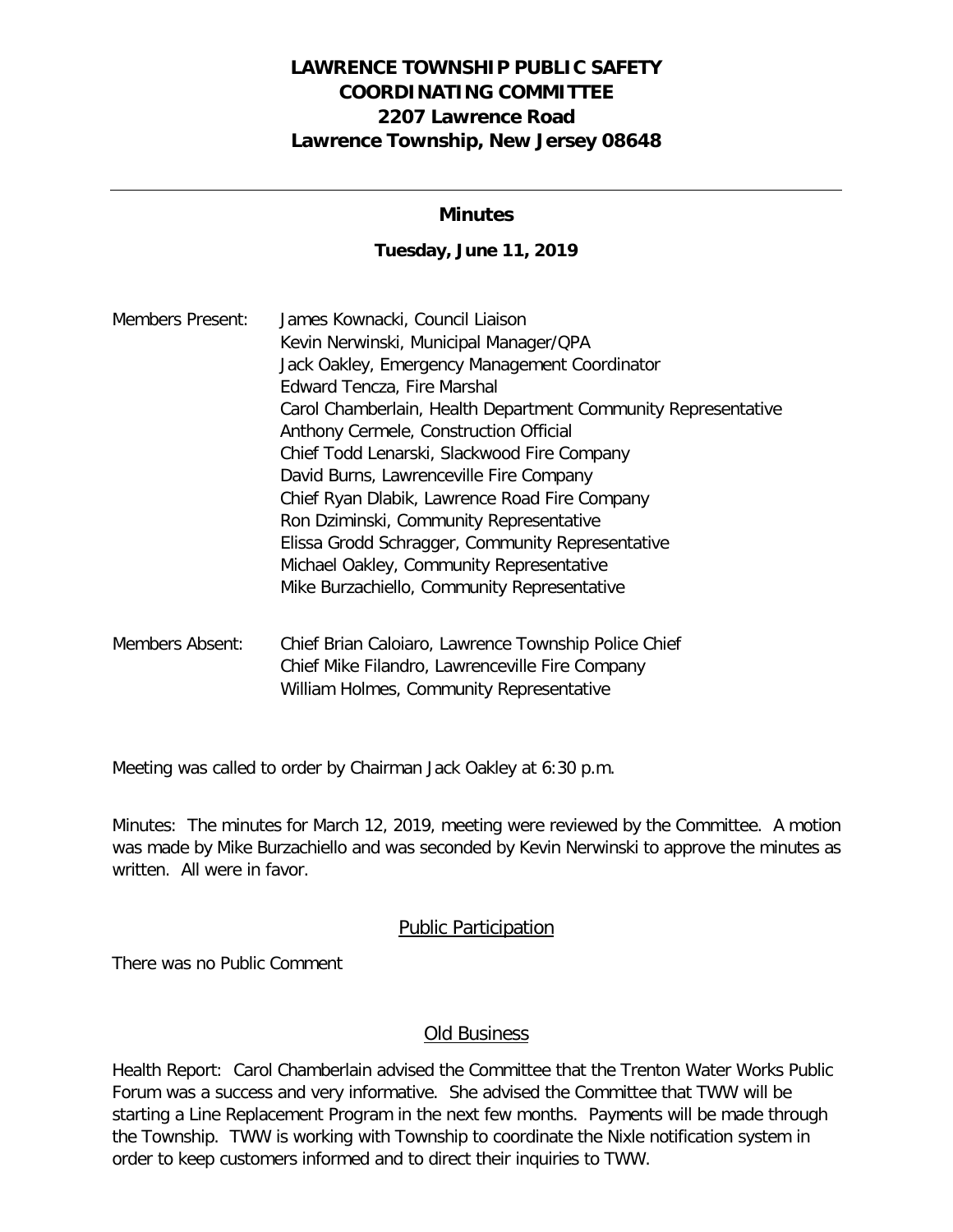Emergency Apparatus Reports: All fire companies were represented at the meeting tonight. Todd Lenarski reported that all equipment is in-service. Chief Dlabik reported that all Station 22 equipment is in service. Dave Burns, Station 23, reported that the ladder tower is out-of-service because of a major pump repair. Jack Oakley advised that ambulance 129 is in service.

Jack Oakley informed the Committee that Chief Caloiaro recently returned from the FBI Training Academy in Quantico, Virginia. The FBI Academy is dedicated to being the world's premier law enforcement learning and research center and an advocate for law enforcement's best practices worldwide. He had a great experience and learned a great deal.

Jack Oakley announced that bids had been received for the Two Class "A" Pumpers and that the four proposals received were still being carefully reviewed. One proposal was over budget, remaining three were under budget and the Township would probably approve the less expensive proposal at the June 18<sup>th</sup> Council meeting.

### New Business

Ed Tencza received sixty new smoke detectors from the NJ Save a Life Program. The detectors will be distributed to low income seniors in the Township.

Kevin Nerwinski explained that the renovations for the three fire houses will begin. Ron Dziminski will work with an appointed person from each firehouse. The focus will be on fixing the rental halls to make them available to the community for events. Renovations to the sleeping areas are also planned. Remaining two firehouses will be installing key FOB entry systems. In addition, Council approved the Pay Per Call which will allow the Township to phase out the LOSAP program. Pay Per Call will be more beneficial to everyone in the fire companies.

Mike Oakley spoke about 723 Valley Forge Road which has twelve unregistered vehicles on the property. Repairs are being done to these vehicles at night and causing noise well into the night. Jim Parvesse, Township Engineering, is currently working on this problem.

Tony Cermele has begun issuing Certificates of Occupancy to Cobblestone. They recently had their first two closings. The house at 5 Greenfield has been knocked down. Hilton Hotel recently received their CO. Princess Road lawsuit was settled and the warehouse project is moving forward now.

Chief Dlabik asked that the fire companies receive the street names and addresses of the new Cobblestone development. The fire hydrants should be checked in that area.

Discussion began regarding the new light at the entrance of Cobblestone and Route 206. Kevin Nerwinski advised that the light has not been approved and a traffic study is required and the State DOT will determine the necessity of this light.

Ed Tencza informed the Committee that the Lawrenceville School is constructing an all new athletic center with a new driveway access on Lawrence Road.

Dave Burns advised that Route 206 repaving project will begin soon. Additionally, the stop distances at Route 206 and Gordon Avenue are being looked into for safety purposes.

# Other Business/Correspondence

Jack thanked the Police Department for the new basketball court at Village Park.